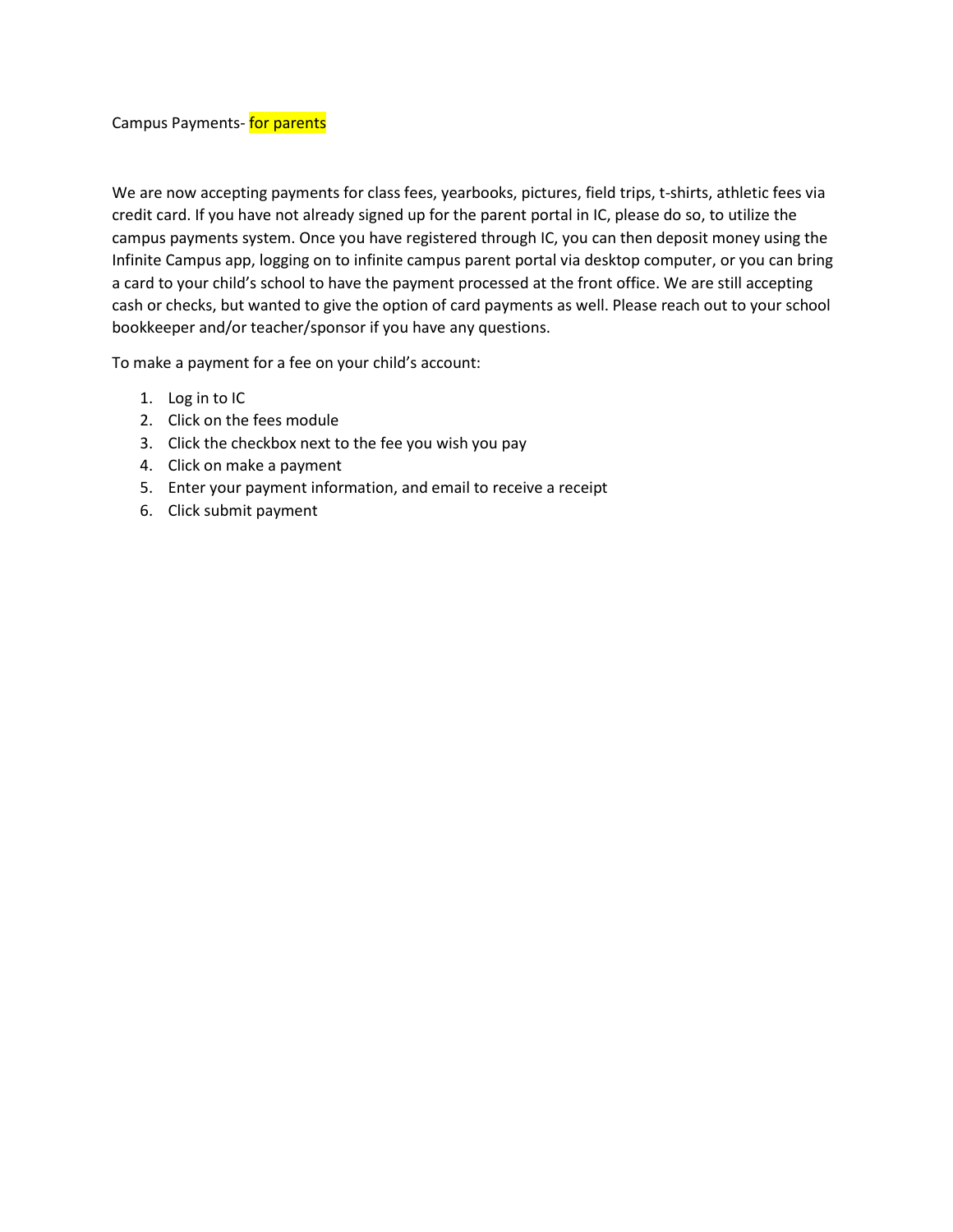Campus Payments – for staff

We have purchased the campus payments portion of Infinite Campus which can be utilized to accept electronic payments for any fees for your class. If you have a trip, fee, anything you would normally collect money for using the Multiple Receipt Form coming up, please see your school bookkeeper to help get the fee set up in IC, where parents may have the option to pay the fee electronically or bring their credit card to the front office to pay. If you want to continue using cash/checks only, this is okay too. We just want to give parents as many options to pay as possible.

Once you have checked with your school BK, and the fee is created, you must assign the fee to students in your group following these instructions:

- 1. Log in to IC
- 2. Find the student in which you want to assign the fee
- 3. Click on the Fees tab on the top ribbon (if you do not see this, please call your BK as your rights will need changed)
- 4. Click on New Fee Assignment
- 5. Choose which fee you wish to assign the student
- 6. Make sure the amount shown is correct
- 7. Enter a due date for the fee (when you are going to stop collecting money)
- 8. Choose which Calendar year you are in
- 9. Enter whatever you would like to parent to see in the Comments section
- 10. Click save
- 11. Follow the above steps to enter the fee for each student in the group

To enter a fee for the entire grade level or an ad hoc group:

- 1. Log in to IC
- 2. On the side ribbon, click on fees wizard (if you do not have this option, please call your BK as your rights will need changed)
- 3. Create fee assignments, next
- 4. Choose a due date for the fee
- 5. Click on the fee you wish you to charge the grade level or ad hoc group
- 6. Select the current year calendar
- 7. Select the grade level or ad hoc filter
- 8. Preview to be sure all the students are included in the report that you want the fee added to
- 9. Click Run Wizard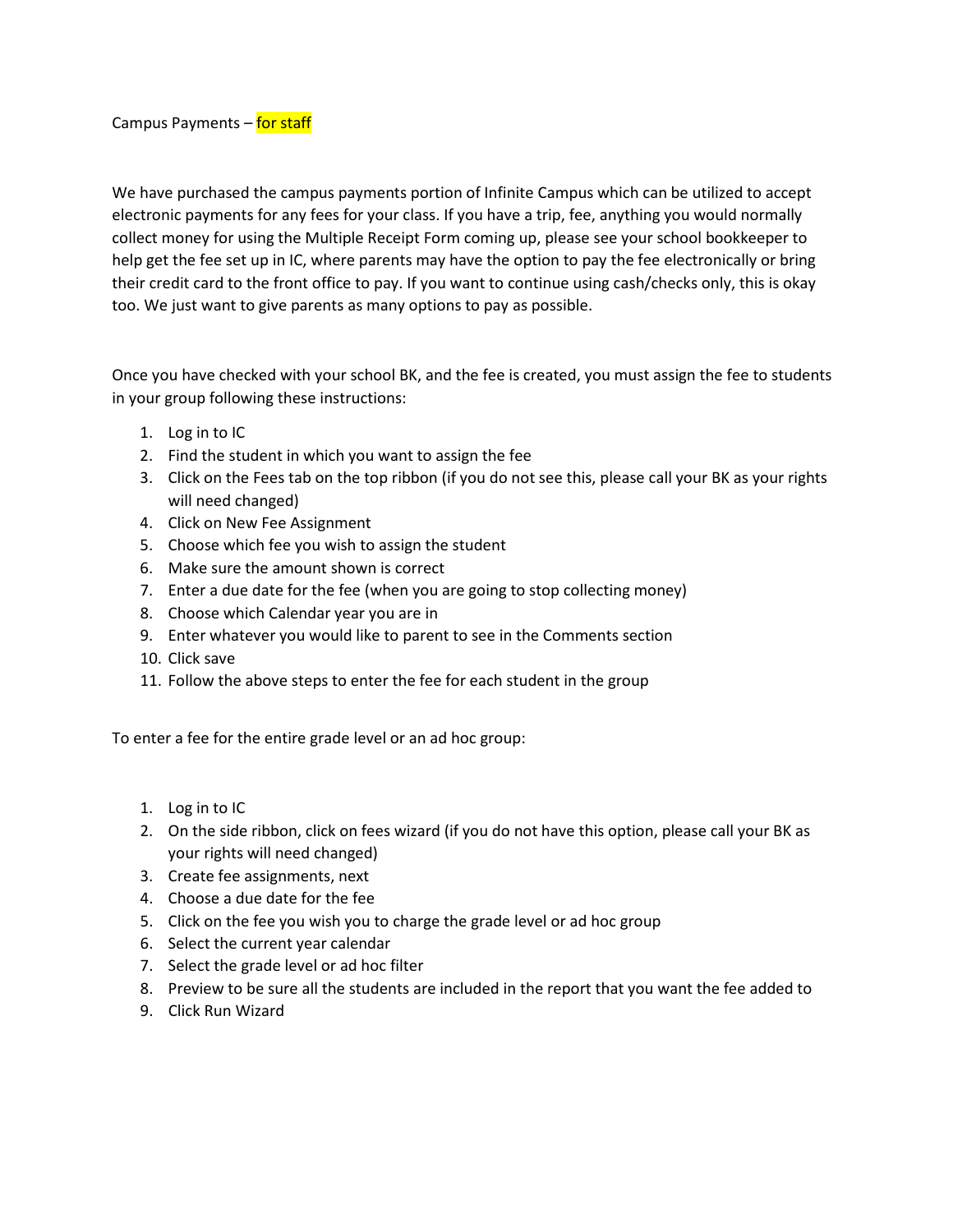## To do list for front office staff- to swipe the card

- 1. When the parent comes in, ask them which child the payment is for and for what fee they are paying for
- 2. Log in IC
- 3. Find the student
- 4. Click on the fees module on your top ribbon (if you do not see this, please contact me to change your rights in IC)
- 5. Find the appropriate fee the parent is paying for from the list of student fees, there may only be one or there may be several
- 6. Click the checkbox to the left of which fee you want to swipe for
- 7. Click on make payment
- 8. Make sure payment date is correct
- 9. Enter the amount the parent wants to pay
- 10. Under Payment method, click on credit/debit card
- 11. Click on process, another box will pop up
- 12. Click the blue box "click to enable swipe", once the box changes to green and says "ready to swipe", swipe the card, their name should show up in the card box
- 13. Enter the zip code associated with card
- 14. Enter the parent email to be emailed a receipt
- 15. Click on submit payment